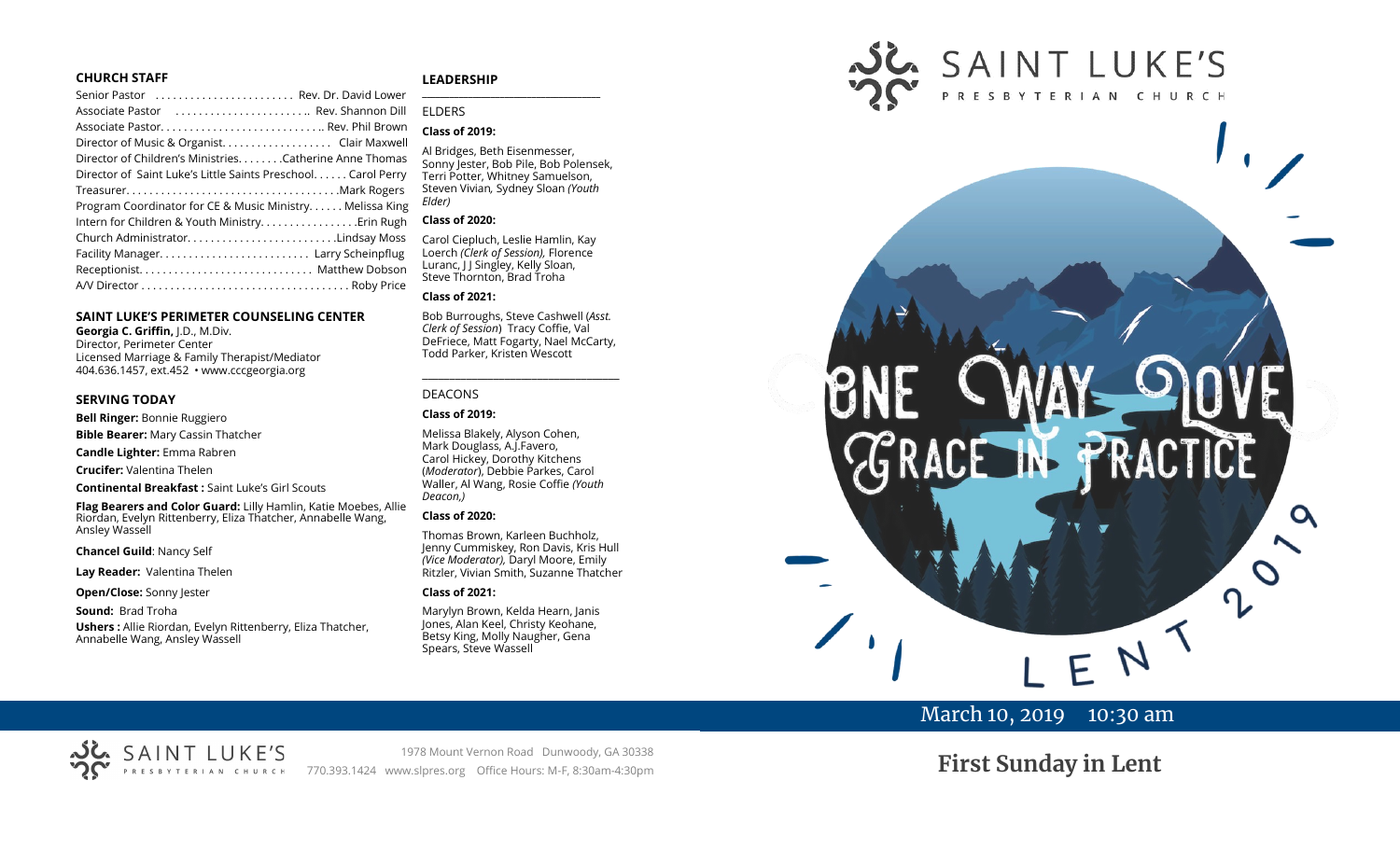

### **March 10, 2019**

First Sunday in Lent

#### **Liturgical Color:** Purple

*Liturgical colors can orient us to the season of the church year and help to engage the sense of sight in worship. Purple marks the seasons of penitence and preparation, Advent and Lent.*

## **SUNDAY SCHEDULE**

8:15am Chapel Communion Service 9:15am Sunday School 10:30am Sanctuary Worship Service *Nursery available at all services and Sunday School.* 

## MISSION

Responding to God's call and empowered by the Holy Spirit, we invite all to join us in knowing, serving, and sharing Jesus Christ here and around the world.

## VISION

To be a beacon of faith, hope, and love– every member an active disciple in Christ's ministry.

## **WELCOME, GUESTS!**

770.393.1424 • www.slpres.org

**DURING** the Welcome, please print the requested information on the Friendship Pad and pass the Friendship Pad down the pew.

1978 Mount Vernon Road • Dunwoody, Georgia 30338

**AFTER** the worship service, please join us outside the Sanctuary where our Pastors or a church officer will be available to answer questions and provide you with a loaf of freshly-baked bread.

**FOR MORE** information about our programs, ministries or membership, please contact one of our Pastors at 770.393.1424, or visit our website: slpres.org.

## **THAT ALL MAY WORSHIP**

**ASSISTIVE** A hearing loop is accessible by switching hearing aids to T-coil. Also, large print hymnals and back cushions are available. Please contact an usher for further assistance.

**CHILDREN** are a precious part of our church family, and we welcome them in worship. Worship activity sheets and tactile activities are available on the blue Worship Carts in the back of the sanctuary. Each week, children are invited to walk up for an age-appropriate message during "Tell Us Our Story." After that time, they may remain in worship, go to Faithful Friends (K-2nd) or go to child care (PreK and younger).



**TODAY! YOUTH RECITAL —** Come hear a combined performance by several of Saint Luke's own young people as they showcase their many musical talents. Noon in the Chapel. Light refreshments will be provided.

**ADULT SUNDAY LENT STUDY—** Join Rev.

Shannon Dill, Rev. David Lower, and the Adult Sunday School leaders for "Entering Passion of Jesus," each Sunday, March 10 - April 7, from 9:15-10:15 am in the chapel, as we consider what it means to follow Jesus. (House to House group will continue to meet in Room 203).

**2019 LENT DEVOTIONAL—** Please see Highlights and slpres.org for information on this year's Lent Devotional provided by Pittsburgh Theological Seminary.

**FAMILY LENT WREATH—**Be sure and pick up an activity created to bring Lent into focus for all ages. Through forty days of prayer, stories, kindness, and helping, children and parents will enjoy transforming a crown of thorns into a beautiful flowered wreath. These family kits are available in the church lobby.

## **SAINT LUKE'S COLLEGE SCHOLARSHIP —**

Thanks to a generous gift from an anonymous donor, \$2,500 will be awarded to a Saint Luke's high school senior who is enrolling in an accredited four-year U.S. college. For details and application, go to slpres.org. Application deadline is April 14, 2019.

**SUPPER CLUB, MARCH 23—** Join fellow singles and couples for a potluck-style dinner on March 23 at 7 pm. Sign up on the poster in the lobby to host or participate. RSVP by March 18.

**LEARN HOW TO BE A BUDDY—** In our ongoing efforts to better care for those with special needs, we are now seeking youth and adults interested in becoming a Sunday morning buddy. No previous experience is required – only the desire to interact, relate, and communicate with others at Saint Luke's. Contact Catherine Anne Thomas, cathomas@slpres.org ,for more information.

**CONGREGATIONAL MEETING, MARCH 17 —**

There will be a congregational meeting on March 17 immediately following the 10:30 am worship service. The purpose is to: 1) hear report of Officer Nominating Committee and elect new class of Elders and Deacons; 2) hear a report of the Financial Committee on 2018 results and 2019 budget; 3) approve Terms of Call for Pastors; and 4) conduct any other business pertinent to the congregation.

## **TONIGHT! YOUTH & PARENTS MENTAL**

**HEALTH NIGHT—** "An Emotionally Intelligent Way to Reduce Anxiety, Sadness, and Mental Illness in Students," featuring parent speaker Emily Shupert, PhD, LPC, MABC and youth speaker Matt Frease, ThM, ThD Candidate. Sunday, **March 10, 5-7 pm** in the Great Hall. Dinner and childcare (young ones through elementary school) provided. No RSVP needed.

**FILM SCREENING—** The Green Team is hosting a screening of the film, *Chasing Coral,* in the Chapel on Wednesday**, March 13, from 6:30 - 8:30 pm.** Please join us in learning how to protect our oceans and become good stewards to the environment.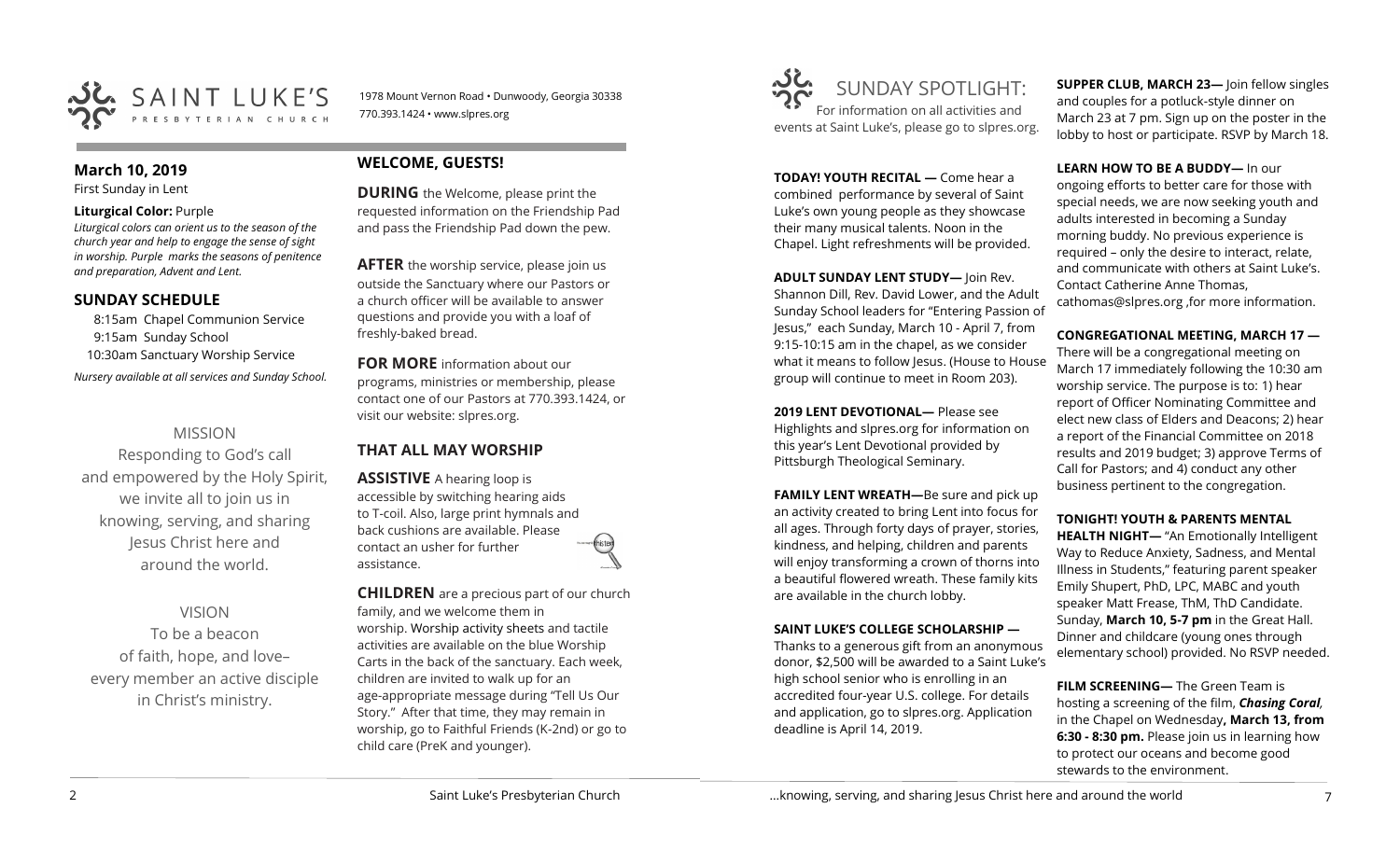## **Benediction Response\*** Give Us Grace **Chancel Chancel Choir**

Give us grace, O Lord.

**Postlude\*** Final Gigout

*Music: All rights reserved. Reprinted under OneLicense.net (A-719333).* 

#### **Girl Scout Sunday Recognition**

#### Saint Luke's Girl Scouts 2018/19:

Emily Anderson, Belle Dixon, Claira Dixon, Mischa Douglass, Lilly Hamlin, Elizabeth Lee, Lily Martinson, Katie Miller, Katie Moebes, Colleen Murphy, Megan Murphy, Sophie Price, Evelyn Rittenberry, Emma Rabren, Maggie Ridl, Bonnie Ruggiero, Anna Schniederjan, Eleanor Schniederjan, Anna Kate Shelton, Sarah Jane Shipley, Alexis Shortal, Eliza Thatcher, Mary Cassin Thatcher, Valentina Thelen, Anna Tomsik, Annabelle Wang, Ansley Wassell, Ashley Lynn Wilson, Marin Wolfe

## Gold Award Girl Scout:

Anna Tomsik earned her Gold Award this year with her project "So You Want a Dog", which dealt with the problem of overcrowded animal shelters and the relinquishment of companion pets.

## Bronze Award Girl Scouts:

Sophie Price, Alexis Shortal, and Marin Wolfe along with their Troop 14572 are working on their Bronze Awards by doing work to sponsor two cats at the Furkids Cat Shelter. Allie Riordan is also working on her Bronze Award.

## **In Preparation for Worship**  "The practice of forgiveness is our most important contribution to the healing of the world." **-** *Marianne Williamson* **Presentation of Colors\* Lilly Hamlin, Katie Moebes, Allie Riordan,** Evelyn Rittenberry, Eliza Thatcher, Annabelle Wang, Ansley Wassell **Pledge of Allegiance\* Gathering Prayer Contract Contract Contract Contract Contract Contract Contract Contract Contract Contract Contract Contract Contract Contract Contract Contract Contract Contract Contract Contract Contract Contract Cont Prelude Ave Verum W. A. Mozart** Festival Ringers *arr. Martha Lynn Thompson* **Chiming of the Hour** Lenten Toll *William Mathias* **Festival Ringers Welcome and Announcements Moment for Girl Scouting Call to Worship\* Hymn #535 Bless the Lord, O My Soul Opening Hymn #446\*** How Blest, Those Whose Transgressions **Call to Confession\* Call to Confession\*** Leader: The Lord be with you. **People: And also with you.**  Leader: Let us pray. **Prayer of Confession\*** The Constantine Matter Moebes Assembly Matter Moebes Assembly Matter Moebes Assembly Matter Mo Leader: Bless the Lord, O my soul, and all that is within us. We are your creation, O Lord. Help us to live as reflections of You. We often forget to say "thank you" for the gifts You have given to us. Hear now our prayers of gratitude... **(silence)**  We often forget that others in the world are Your creation, too. Hear now our prayers for Your love to be shown through us to others... **(silence)** We often forget to stand up for what is right and just for those who are poor, marginalized, and oppressed. Hear now our prayers for places where justice is lost, and hope is subdued...**(silence)** Bless the Lord, O my soul and all that is within us. May we know Your steadfast love and may Your grace give us courage to live as those You created us to become... **(silence)** Leader: Lord, in your mercy. **People: Hear our prayer. Amen.**